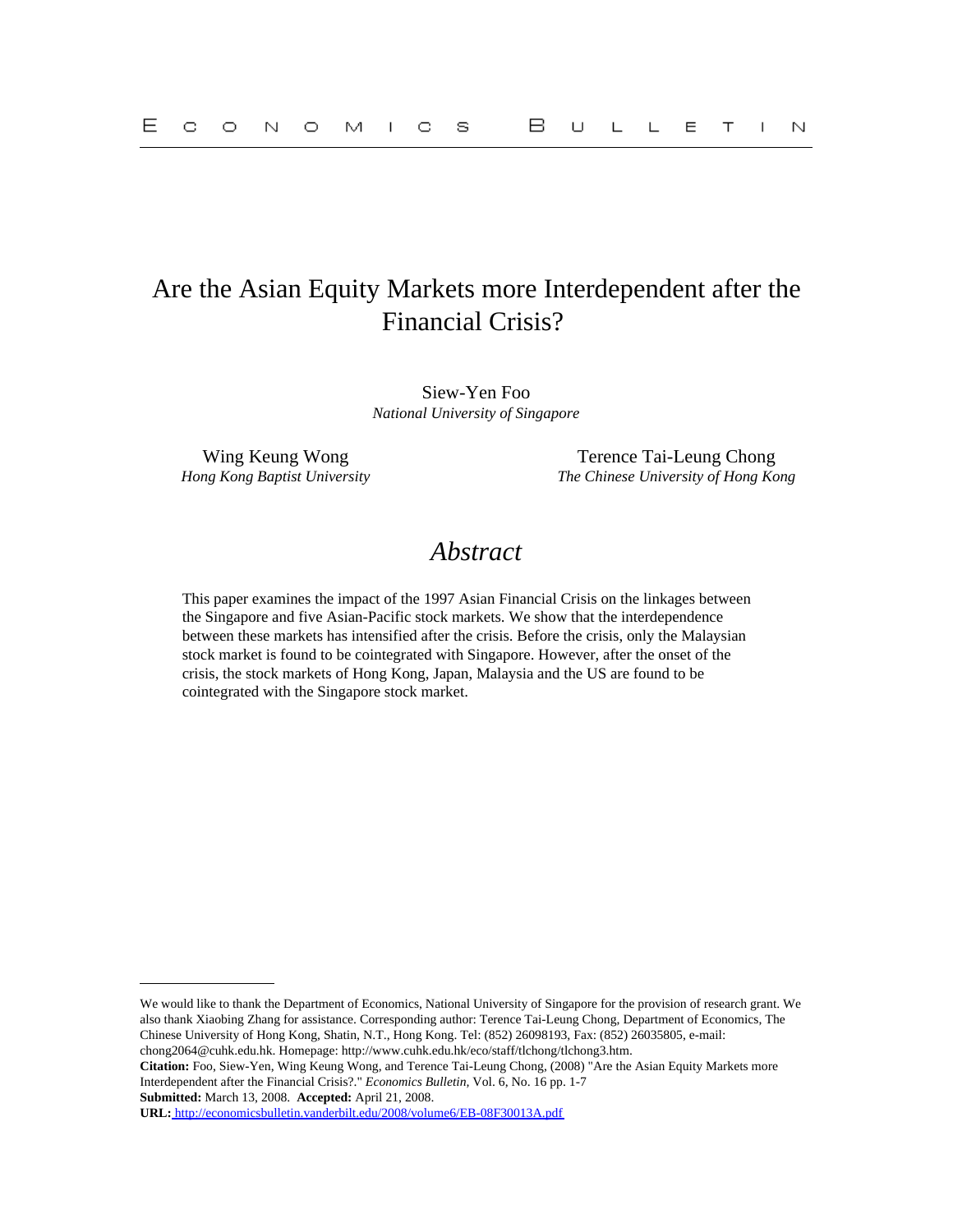#### **1. Introduction**

The interdependence of stock markets in the Asian Pacific region has been widely studied in the past decade. Chan *et al*. (1992) study the inter-relationship among the stock markets of Hong Kong, Singapore, South Korea, Taiwan, Japan and the US. It is found that these markets are all weak-form efficient but not cointegrated with each other. Cheung and Ho (1993) report the unstable correlations between the developed markets and the Asian emerging markets. By taking the exchange rate fluctuations into account, Hung and Cheung (1995) find evidence of cointegration among Asian stock indices. Corhay *et al*. (1995) investigate the long-run relationship between major Pacific-Basin stock markets and conclude that they are cointegrated. Chong *et al*. (2008) show that the Japanese stock market has important linkages with other major stock markets in the world.

In this paper, we examine the international linkages of the Singapore stock market before and after the 1997 Asian Financial Crisis. Singapore is chosen as the host country because of its uniqueness as a small, highly open economy, making it susceptible to foreign shocks. Five other Asian-Pacific stock markets are included in our study, namely, Hong Kong, Malaysia, Japan, Thailand and the US. Hong Kong is chosen for her leading role in the regional financial markets. Malaysia and Thailand are included because of their close proximity to Singapore, and the fact that Thailand is the epicenter of the crisis. Japan and the US are chosen because of their influence on other markets.

#### **2. Data and Methodology**

The data obtained from DataStream include the monthly closing price of the Bangkok SET Index (SET, Thailand), Hang Seng Index (HSI, Hong Kong), KLSE Composite Index (KLSE, Malaysia), Nikkei 225 Index (Nikkei, Japan), Singapore Straits Industrial Index (STI, Singapore) and the Dow Jones (DJ, US) for the period from 1990-2001. We use July 1, 1997 as the cut-off date for the pre- and post-Crisis periods. The stock indices are adjusted by the corresponding exchange rate so that they are denominated in Singapore dollar.

To begin with, we first examine the time series properties of the six stock indices via the standard Dickey-Fuller (DF) and the Augmented Dickey-Fuller (ADF) unit root tests. Our calculations show that the null hypothesis of unit root cannot be rejected for all the six indices. In this paper, we are interested in pairwise the cointegration relationship between the stock market index of Singapore and those of other Asian-Pacific economies. The results of the cointegration tests are shown in Table 1.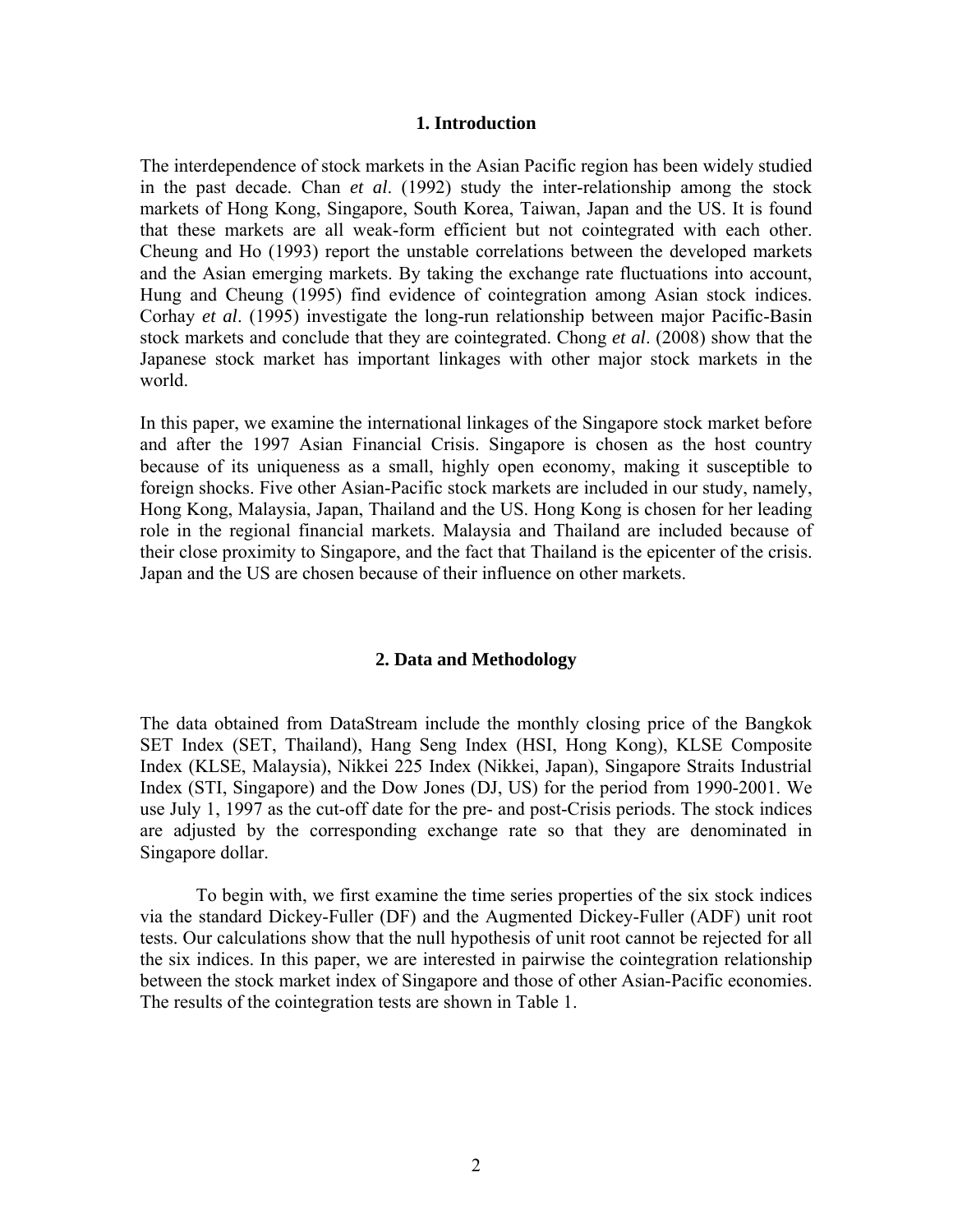| Country                       | <b>Model</b>                        | $\mathbf{R}^2$ | DF        | <b>ADF</b> |  |  |  |  |  |
|-------------------------------|-------------------------------------|----------------|-----------|------------|--|--|--|--|--|
| <b>BEFORE THE 1997 CRISIS</b> |                                     |                |           |            |  |  |  |  |  |
| Hong Kong                     | $STI = 341.71 + 0.6820(HSI)$        | 0.8859         |           | $-1.19$    |  |  |  |  |  |
| Japan                         | STI=697.47-1.6815(Nikkei)           | 0.0185         | $-1.30$   | $-1.30$    |  |  |  |  |  |
| Malaysia                      | STI=65.77+4.8392(KLSE)              | 0.9261         | $-2.85**$ | $-2.85**$  |  |  |  |  |  |
| Thailand                      | STI=249.54+18.7675 (SET)            | 0.4648         | 0.70      | 0.70       |  |  |  |  |  |
| <b>US</b>                     | $STI = 150.67 + 0.2146$ (Dow Jones) | 0.6997         | $-0.79$   | $-0.79$    |  |  |  |  |  |
| <b>AFTER THE 1997 CRISIS</b>  |                                     |                |           |            |  |  |  |  |  |
| Hong Kong                     | STI=46.563+0.5876(HSI)              | 0.8182         | $-2.70**$ | $-2.70**$  |  |  |  |  |  |
| Japan                         | STI=181.39+6.2061(Nikkei)           |                | $-2.34*$  | $-1.58$    |  |  |  |  |  |
| Malaysia                      | STI=550.28+4.2292(KLSE)             |                | $-2.27*$  | $-2.27*$   |  |  |  |  |  |
| Thailand                      | STI=641.97+39.4863(SET)             |                | $-1.34$   | $-1.20$    |  |  |  |  |  |
| <b>US</b>                     | STI=-34.74+0.1075(Dow Jones)        |                | $-2.69**$ | $-2.69**$  |  |  |  |  |  |

#### **Table 1: Cointegration results**

 $\overline{\ast p}$  < 5%,  $\overline{\ast p}$  < 1%

1

The only evidence of co-movement of stock indices before the 1997 Crisis is found for Malaysian and Singapore. This is due to the long-standing economic and political ties between the two countries. It also suggests that the removal of the companies cross listed in the Singapore and Malaysian stock markets in 1990 does not weaken their financial integration<sup>2</sup>. Evidence of co-movement in stock indices is found for Singapore and Hong Kong, Japan, Malaysia and the US after the outbreak of the 1997 Financial Crisis. This suggests that the integration between Singapore and these economies has intensified after the crisis. However, no cointegrating relationship is found for Singapore and Thailand, although the two countries are trading partners and physically in close proximity to each other.

 $2$  On January 1, 1990, Singapore-incorporated companies were delisted from the Malaysian bourse and vice-versa when the two exchanges went their separate ways. Singapore kept the trading of Malaysian stocks alive in the city-state through the over-the-counter market known as Central Limit Order Book (CLOB) International. But Malaysia put an end to this in 1998.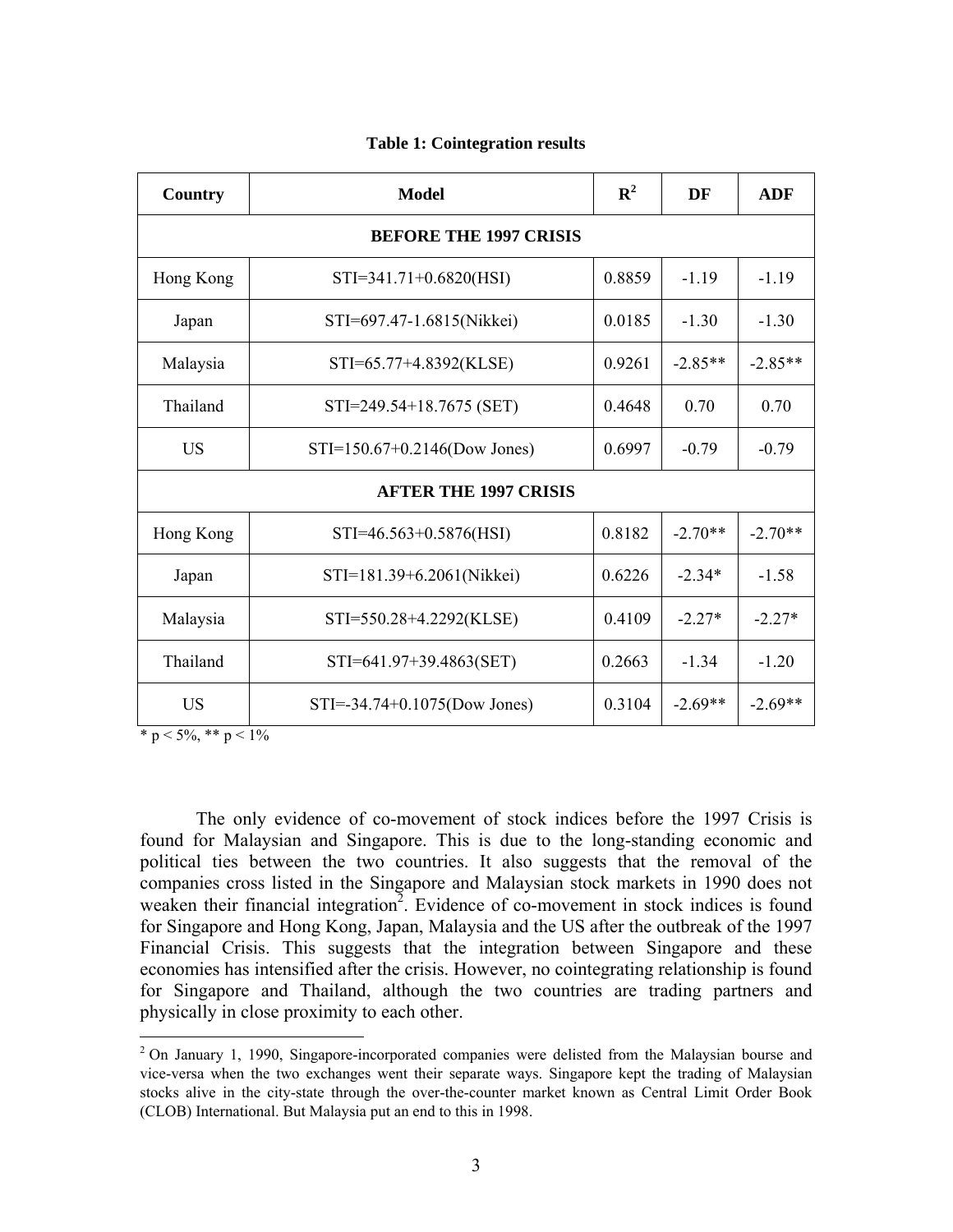To examine the causality, if a cointegration relationship is found, a Vector Error Correction Model (VECM) is estimated:

$$
\Delta X_{t} = C_{1} + \theta_{1} \varepsilon_{t-1} + \sum_{i=1}^{k} \alpha_{1i} \Delta X_{t-i} + \sum_{i=1}^{k} \beta_{1i} \Delta Y_{t-i} + v_{t} , \qquad (1)
$$

$$
\Delta Y_{t} = C_{2} + \theta_{2} \varepsilon_{t-1} + \sum_{i=1}^{k} \alpha_{2i} \Delta X_{t-i} + \sum_{i=1}^{k} \beta_{2i} \Delta Y_{t-i} + \delta_{t} , \qquad (2)
$$

where  $\varepsilon_{t-1}$  represents the deviation from long-run equilibrium in period t-1 obtained from the cointegration regression. In particular,  $Y_t$  does not cause  $X_t$  if all the  $\beta_{1i}$  are zero. Similarly,  $X_t$  does not cause  $Y_t$  if all the  $\alpha_{2i}$  are zero.

For non-cointegrating series, we study the Granger causality by the Vector Autoregressive (VAR) model. The form of the VAR model is obtained by deleting the  $\varepsilon_{t-1}$ terms in (1) and (2). The results of the VECM and VAR are sensitive to the lag structure chosen for the underlying model. In this paper, we determine the lag length by the minimum final prediction error criterion (FPE) of Hsiao (1979, 1981). The FPE statistic of  $\Delta X_t$  for n lags of  $\Delta X_t$  and m lags of  $\Delta Y_t$  is

$$
FPE_{\Delta Xt}(n,m) = \frac{(N+n+m+1)\sum (\Delta X_t - \Delta \hat{X}_t)^2}{(N-n-m-1)N},
$$
\n(3)

where N is the number of observations. The FPE statistic for  $\Delta Y_t$  is found analogously. The results of the Granger causality test are reported in Table 2. Note from Table 2 that the STI is Granger-caused by the KLSE, and that there is a long-run equilibrium between the two after the crisis. Although the Thai and Singapore stock markets are not cointegrated, they achieve a short-run equilibrium without reverse causation before the crisis. For other stock markets, they are not cointegrated with the Singapore market.

After the crisis, there is evidence that the Singapore stock market is Grangercaused by the Hong Kong stock market. We also find that the Singapore stock market continues to be Granger-caused by the Malaysian stock market after the crisis, but the relationship is weakened. This can be attributed to the implementation of capital and currency control<sup>3</sup> in Malaysia in September 1998 to curb currency speculation, and the cessation of trading of the Central Limit Order Book (CLOB) shares in the Singapore

 $\overline{a}$ 

<sup>&</sup>lt;sup>3</sup> This measure was introduced to peg the Ringgit to the US dollar at 3.80 in order to restrict the flow of capital in and out of the country.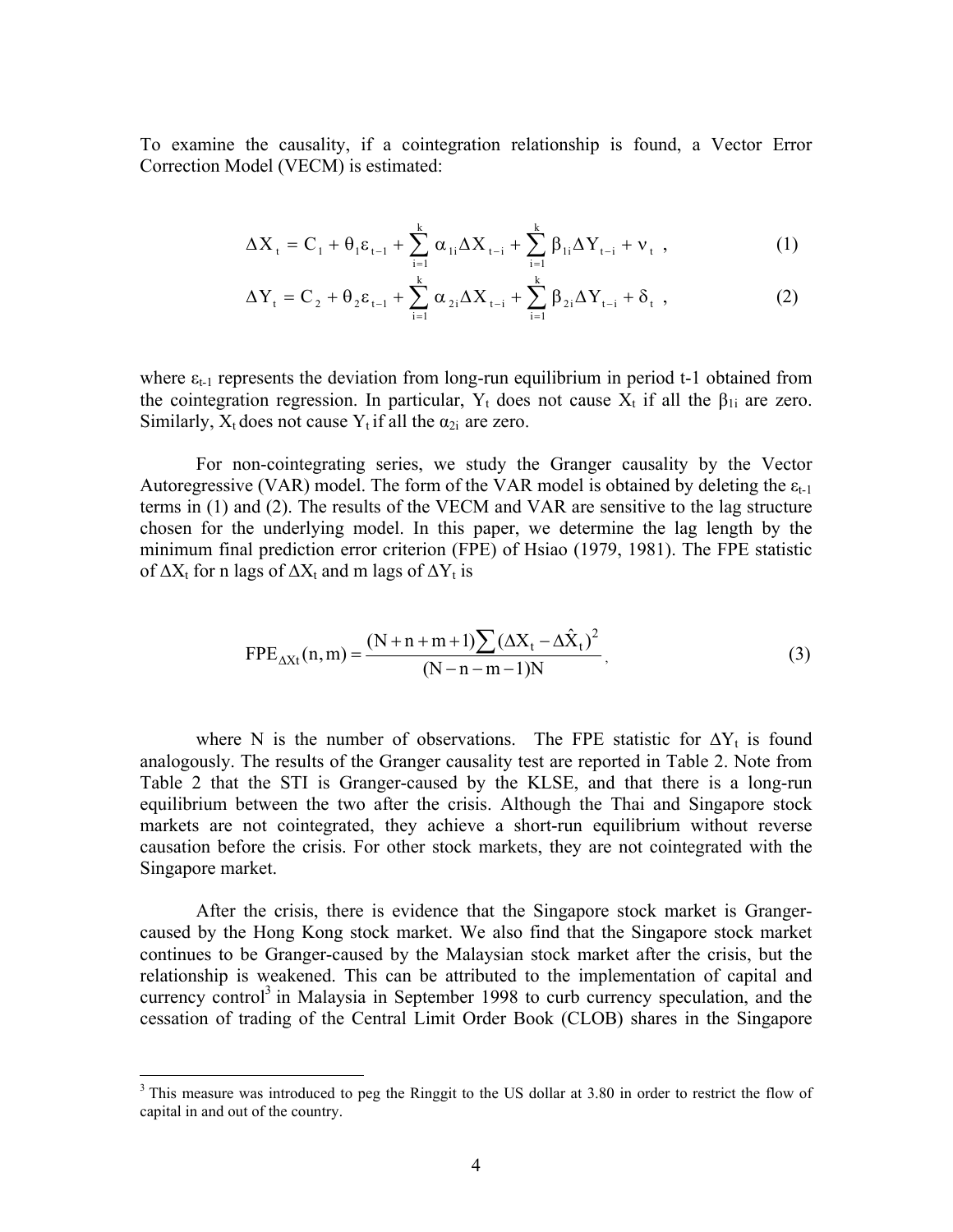Stock Exchange. For other stock markets, no significant evidence of Granger causality is found between them and the Singapore stock market.

| Table 2. Granger Causanty<br>T C <sub>2</sub> m <sub>2</sub> |                                    |            |                              |                          |                              |  |  |  |  |
|--------------------------------------------------------------|------------------------------------|------------|------------------------------|--------------------------|------------------------------|--|--|--|--|
| <b>Time Period</b>                                           | Causality                          | <b>FPE</b> | <b>VAR</b>                   | <b>ECM</b>               | <b>Error correction term</b> |  |  |  |  |
|                                                              |                                    |            | p-value                      | p-value                  | p-value                      |  |  |  |  |
| Pre-Crisis                                                   | $STI \rightarrow HSI$              | 1,1        | 0.8419                       |                          |                              |  |  |  |  |
|                                                              | $HSI \rightarrow STI$              | 1,1        | 0.9341                       | $\blacksquare$           |                              |  |  |  |  |
|                                                              | $STI \rightarrow$<br><b>NIKKEI</b> | 1,1        | 0.9173                       |                          |                              |  |  |  |  |
|                                                              | NIKKEI $\rightarrow$<br><b>STI</b> | 3,1        | 0.7210                       |                          |                              |  |  |  |  |
|                                                              | $STI \rightarrow KLSE$             | 1,1        | $\blacksquare$               | 0.1789                   | 0.9391                       |  |  |  |  |
|                                                              | KLSE→STI                           | 3,1        |                              | 0.7046                   | $0.0381**$                   |  |  |  |  |
|                                                              | $STI \rightarrow SET$              | 1,3        | $0.0446**$                   |                          |                              |  |  |  |  |
|                                                              | $SET \rightarrow STI$              | 1,1        | 0.7227                       | $\overline{\phantom{a}}$ |                              |  |  |  |  |
|                                                              | $STI \rightarrow DJI$              | 1,1        | 0.7826                       |                          |                              |  |  |  |  |
|                                                              | $DJI \rightarrow STI$              | 1,1        | 0.5523                       | $\blacksquare$           |                              |  |  |  |  |
| Post-Crisis                                                  | $STI \rightarrow HSI$              | 6,1        |                              | 0.1153                   | 0.9381                       |  |  |  |  |
|                                                              | $HSI \rightarrow STI$              | 4,2        |                              | 0.1510                   | $0.0640*$                    |  |  |  |  |
|                                                              | $STI \rightarrow$<br><b>NIKKEI</b> | 6,1        |                              | 0.3414                   | 0.1200                       |  |  |  |  |
|                                                              | <b>NIKKEI</b><br>$\rightarrow$ STI | 4,2        |                              | 0.1823                   | 0.6813                       |  |  |  |  |
|                                                              | $STI \rightarrow KLSE$             | 6,1        |                              | 0.2683                   | 0.7519                       |  |  |  |  |
|                                                              | $KLSE \rightarrow STI$             | 5,2        |                              | 0.6837                   | $0.0939*$                    |  |  |  |  |
|                                                              | $STI \rightarrow SET$              | 6,1        | 0.3344                       |                          |                              |  |  |  |  |
|                                                              | $SET \rightarrow STI$              | 5,1        | 0.3539                       |                          |                              |  |  |  |  |
|                                                              | $STI \rightarrow DJI$              | 6,2        | $\overline{\phantom{0}}$     | 0.2631                   | 0.1383                       |  |  |  |  |
|                                                              | $DJI \rightarrow STI$              | 1,1        | $\qquad \qquad \blacksquare$ | 0.3960                   | 0.9888                       |  |  |  |  |

**Table 2: Granger Causality Tests**

\* p <  $10\%$ , \*\* p <  $5\%$ , \*\*\* p <  $1\%$ 

### **4. Conclusions**

In this paper, we explore the co-movements between the stock indices of Singapore and five Asian Pacific economies. Before the 1997 Asian Financial Crisis, we witness a high degree of cointegration between Singapore and Malaysia. After the crisis, the cointegrating relationship continues to exist. Besides Malaysia, the Singapore stock market also sees itself moving in tandem with the stock markets of Hong Kong, Japan,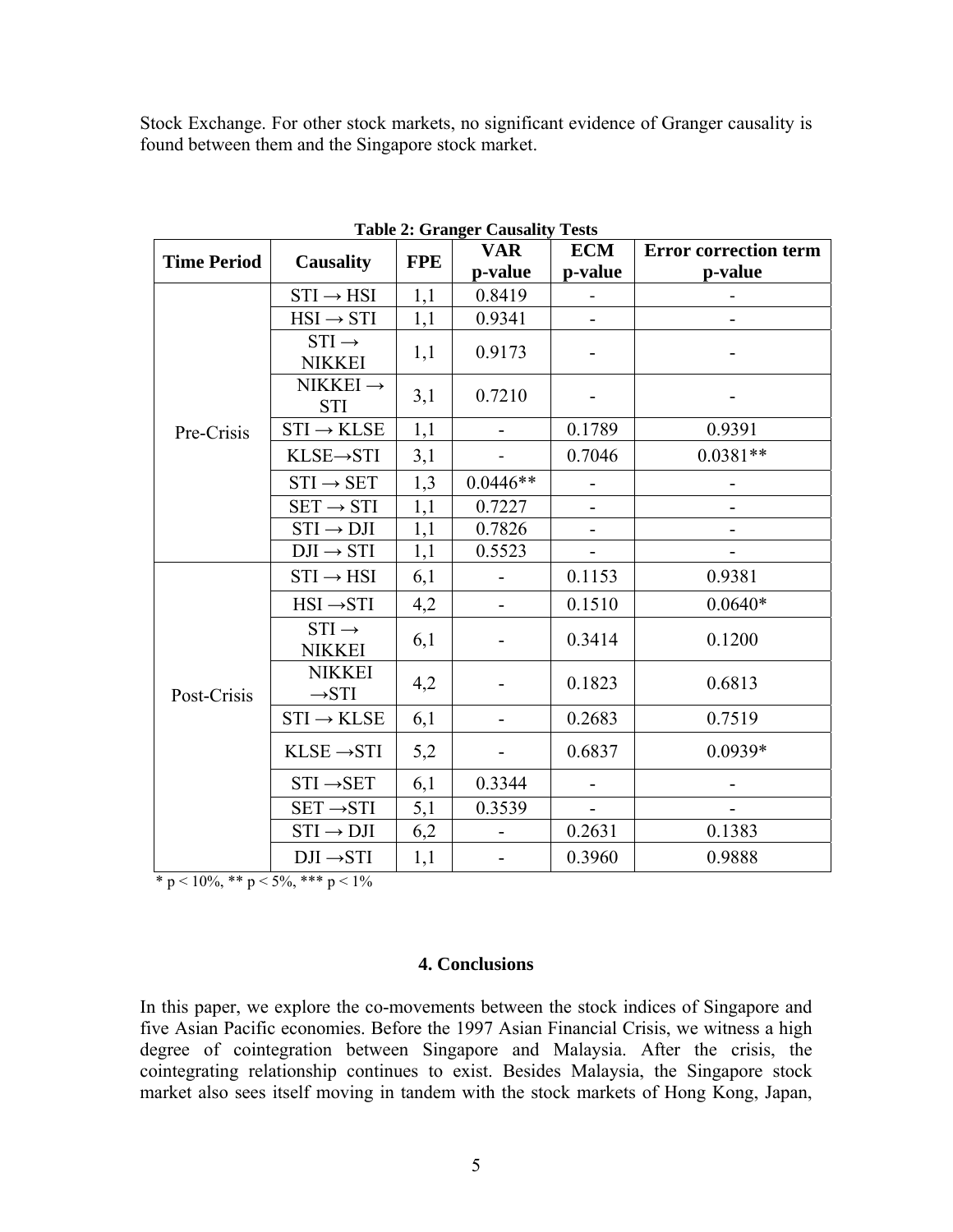and the US. This substantiates the hypothesis of increasing integration between the Singapore and other regional stock markets after structural breakdown. In particular, for the Thailand case, the VAR results show that the SET is Granger-caused by the STI before the crisis. The stock market of Singapore is Granger-caused by that of Malaysia, but the causal relationship has weakened considerably after the crisis. This shows how the pegging of Ringgit to the US dollar and the termination of CLOB trading in the Singapore Stock Exchange affect cointegration of the two stock markets. In addition, the Hong Kong stock market is also found to Granger-cause the stock market of Singapore after the crisis.

#### **References**

Chan, K. C., Benton E. Gup, and M. S. Pan (1992). An Empirical Analysis of Stock Prices in Major Asian Markets and the United States. *Financial Review*, 27, 289-307.

Chan, W. S. and Z. G. Chen (1998). A Statistical Approach for Disaggregating Mixed-Frequency Economic Time Series Data. *Advances in Econometrics*, 3, 21-45.

Cheung, Y. L. and Y. K. Ho (1993). A Note on the Stability of the International Relationships between the Asian-Pacific Equity Markets and the Developed Markets – a Non-Parametric Approach. *Journal of Business Finance and Accounting*, 20, 229-236.

Chong, T. T. L., Wong, Y. C. and I. K. M. Yan (2008). International Linkages of the Japanese Stock Market. *Japan and the World Economy*, forthcoming.

Corhay, A., Rad, A. T. and J. P. Urbain (1995). Long Run Behavior of Pacific Basin Stock Prices. *Applied Financial Economics*, 5, 11-18.

Dickey, D. A. and W. A. Fuller (1979). Distribution of Estimates for Autoregressive Time Series with a Unit Root. *Journal of the American Statistical Association*, 74, 427- 431.

Dickey, D. A. and W. A. Fuller (1981). Likelihood Ratio Statistics for Autoregressive Time Series with a Unit Root. *Econometrica*, 49, 1057-1072.

Dwyer, G. P., Jr., and R. W. Hafer (1988). Are International Stock Markets Linked?, *Federal Reserve Bank of St. Louis Economic Review*, November, 3-14.

Engle, R. F. and C. W. J. Granger (1987). Cointegration and Error-correction Representation, Estimation and Testing. *Econometrica*, 55, 251-276.

Engle, R. F. and C. W. J. Granger (1991). *Long-Run Economic Relationships: Readings in Cointegration*. *Advanced Texts in Econometrics*, Oxford University Press.